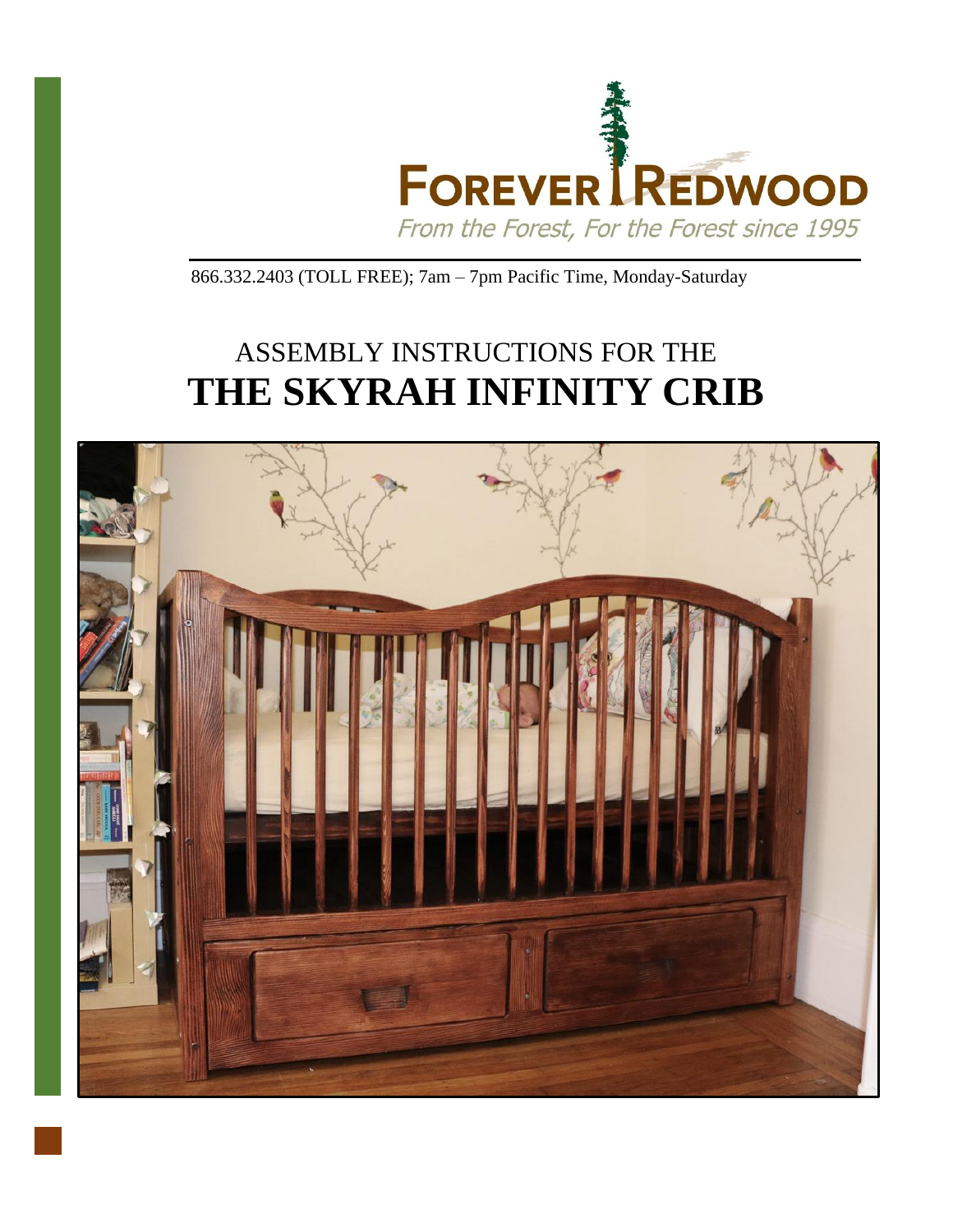| CONTENT OF BOXES | Drawing     |             |                   |                |                |                       |
|------------------|-------------|-------------|-------------------|----------------|----------------|-----------------------|
|                  |             |             |                   |                |                |                       |
|                  | Description | Drawer Base | <b>End Panels</b> | Bed Base Board | Side Panels    | If ordered<br>Drawers |
| Qty.             |             |             | $\mathbf{C}$      |                | $\mathfrak{c}$ | $\mathbf{\sim}$       |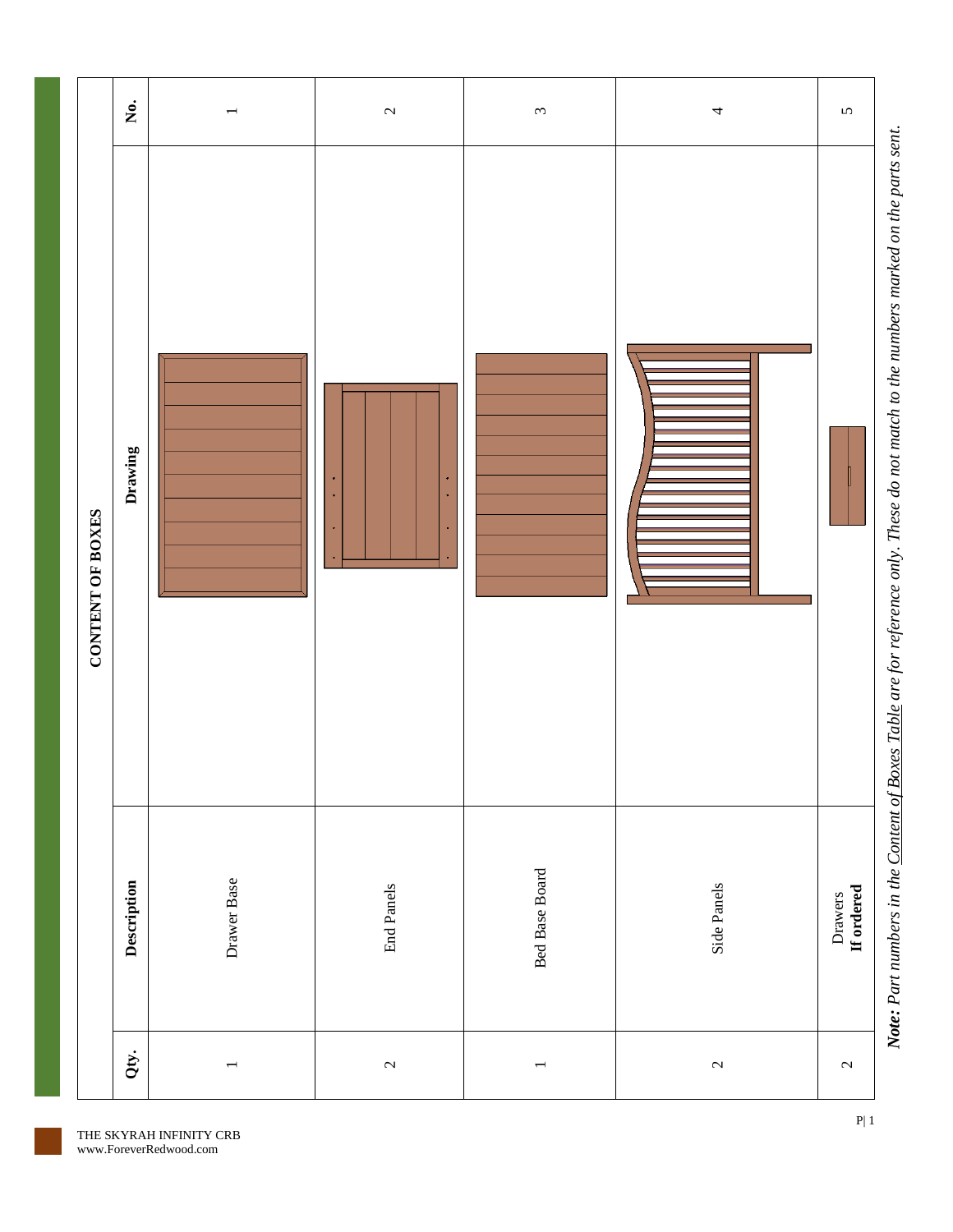|               | Ż.          | $\blacktriangleleft$                                                                                                           | $\mathbf{a}$                                                                                             | $\cup$        | $\Box$                |
|---------------|-------------|--------------------------------------------------------------------------------------------------------------------------------|----------------------------------------------------------------------------------------------------------|---------------|-----------------------|
| HARDWARE LIST | Drawing     |                                                                                                                                |                                                                                                          |               | $\bigcirc$            |
|               | Description | base. / To attach the bed base board to the<br>(To attach the end panels to the drawer<br>$5/16''$ X 4" Bolts<br>side panels). | (To attach the side panels to the end panels).<br>Hex Socket Connector Bolt<br>1/4"-20 x 2 34" Flat Head | 5/16" Washers | $5/16$ $\degree$ Nuts |

Note: Dimensions of your hardware will vary depending on size. *Note: Dimensions of your hardware will vary depending on size.*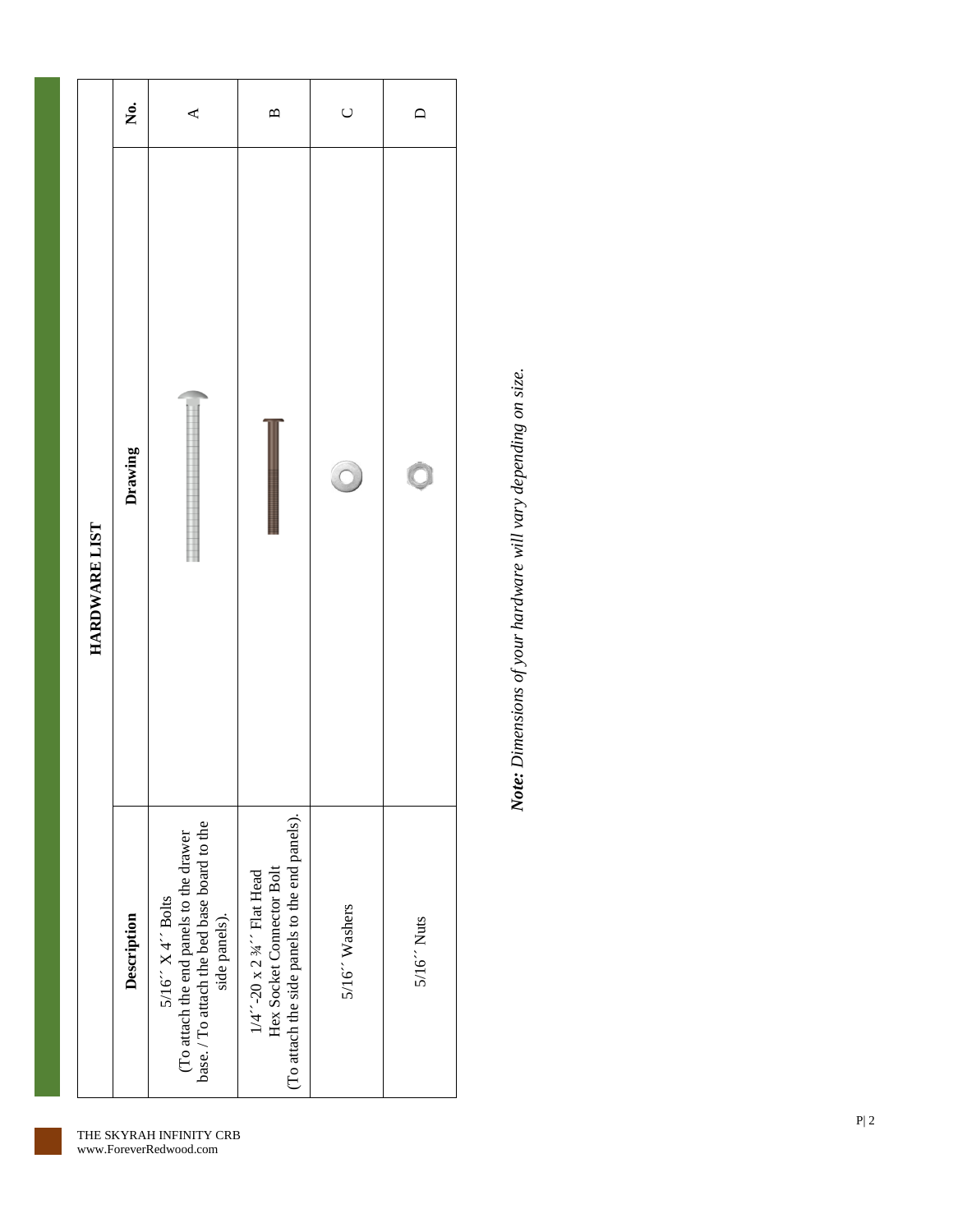

Note: Part numbers in the Drawing are for reference only. These do not match to the numbers marked on the parts sent. *Note: Part numbers in the Drawing are for reference only. These do not match to the numbers marked on the parts sent.*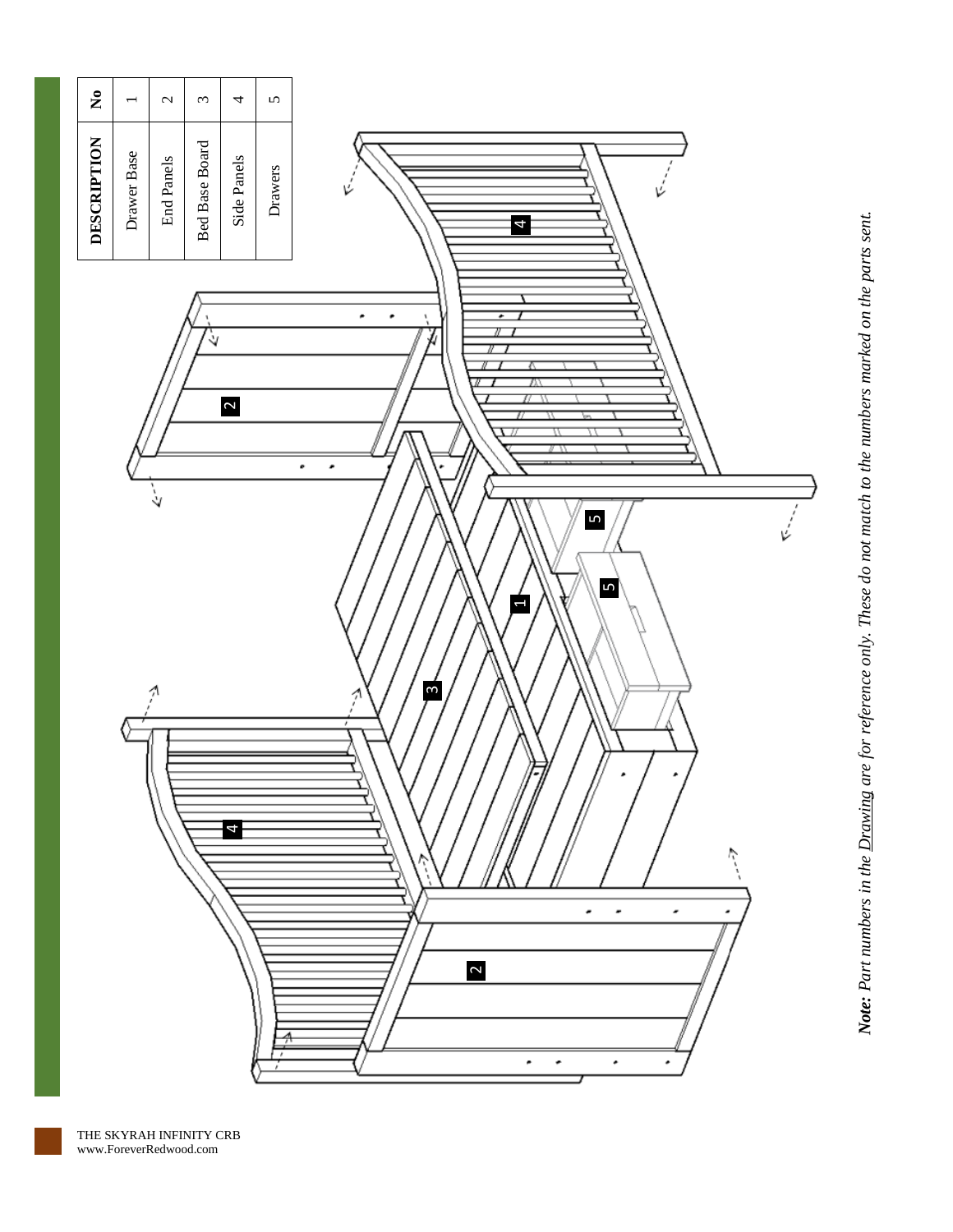**Step 1:** Use 5/16´´ x 4´´ bolts **(A)** with washers **(C)** & nuts **(D)** to attach the end panels **(2)** to the drawer base **(1)**. Each part has a series of numbers that indicate where to attach the part with the corresponding number.



**Step 2:** Attach the bed base board **(3)** to the side panels with 5/16´´ x 4´´ bolts **(A)**¸ washers **(C)** & nuts **(D)**. Each part has a series of numbers that indicate where to attach the part with the corresponding number.

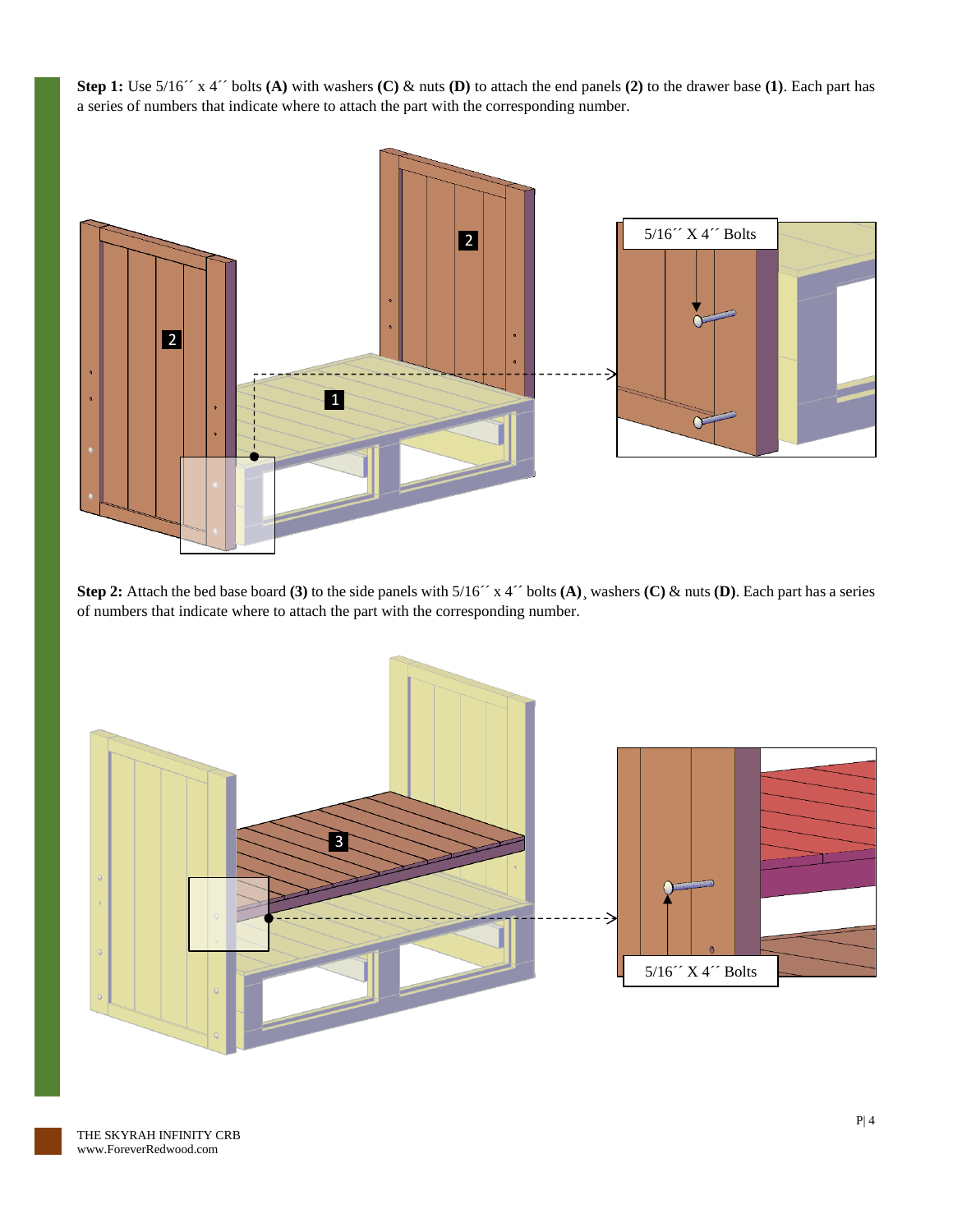**Step 3:** To attach the side panels **(4)** to the end panels place the 1/4´´-20 x 2 ¾´´ Flat Head Hex Socket Connector Bolt **(B)** with a Hex L- Key Tool. Each part has a series of numbers that indicate where to attach the part with the corresponding number.



**Step 4:** Finally, place the drawers **(5)**. Each part has a series of numbers that indicate where to attach the part with the corresponding number.